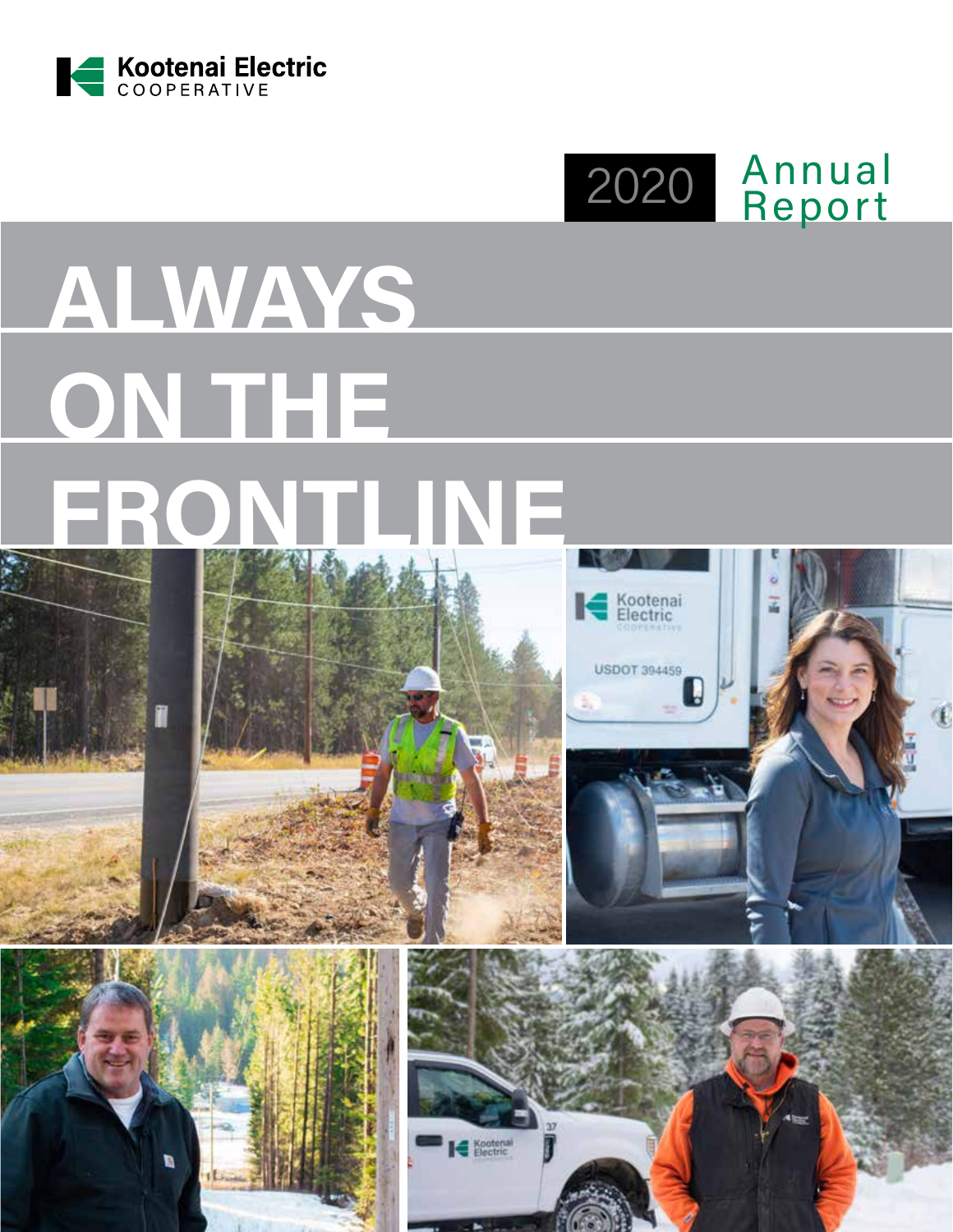### Executive Message

As an electric cooperative, our mission is to provide our members with exceptional service and dependable electric power at competitive rates. Our priority is to enrich the lives of our members and serve the long-term interests of our local community—and this has never been more critical than in the year 2020. One of the seven principles that guides all cooperatives is "concern for community." This principle is the essential DNA of Kootenai Electric Cooperative (KEC) and it sets us apart from other electric utilities. We recognize the essential role we play in serving a special community like ours. At KEC, we are always on the frontline.

Who would have fathomed in March 2020, that the COVID-19 virus would amount to a test of our community and nation? The changing circumstances due to the pandemic have created both challenges and opportunities. Over the past year, we've all been challenged to operate differently, and KEC has stepped up to help our members and strengthen the safety net for our more vulnerable neighbors. As an essential service, and to ensure reliability of your power supply, we modified our operations to safeguard business continuity. For our members impacted by COVID-19 who needed help with their electric bills, we waived late fees and worked with those hardest hit to make special payment arrangements. In addition, KEC, its lender CoBank and the Kootenai Electric Trust/Operation Round Up® program donated a combined \$22,500 to the Community Action Partnership for COVID-19 energy assistance. These funds are available to KEC members affected by COVID-19 who qualify for help paying their energy bills.

Through all this, KEC continued to provide exceptional service to its members amid near record growth. The cooperative invested approximately \$18 million in capital construction, extended service to more than 1,100 new members, and advanced several other major projects benefiting the cooperative's membership.

KEC's financial performance throughout the year was exceptionally strong. We closed the year with total revenues of \$50.1 million and net margins of just under \$6 million. Due to this strong performance, the board of directors authorized the return of nearly \$3.4 million through capital credit retirements to members who received service from the cooperative in 1992 or who have enrolled in our Early Discounted Capital Credit program. As a result of these financial achievements, our year-end equity, which is a measure of the portion of the cooperative's assets that are owned by our membership, was 40.3%. This is well within our strategic performance goal for managing equity within a range of 36-42%.

We tell you about all of these efforts not to boast about KEC but to explain how much we care about this community—because we live here too.

We've seen other local businesses rising to meet similar challenges during this time, because that's what communities do. While the challenges caused by COVID-19 have been daunting, we are heartened to see how everyone is pulling together.

In 1938, KEC was built by the community to serve the community, and we'll continue to serve you, our members.

William R. Swick

**William R. Swick Board Chair**

uyles a. Elliott

**Douglas A. Elliott General Manager/CEO**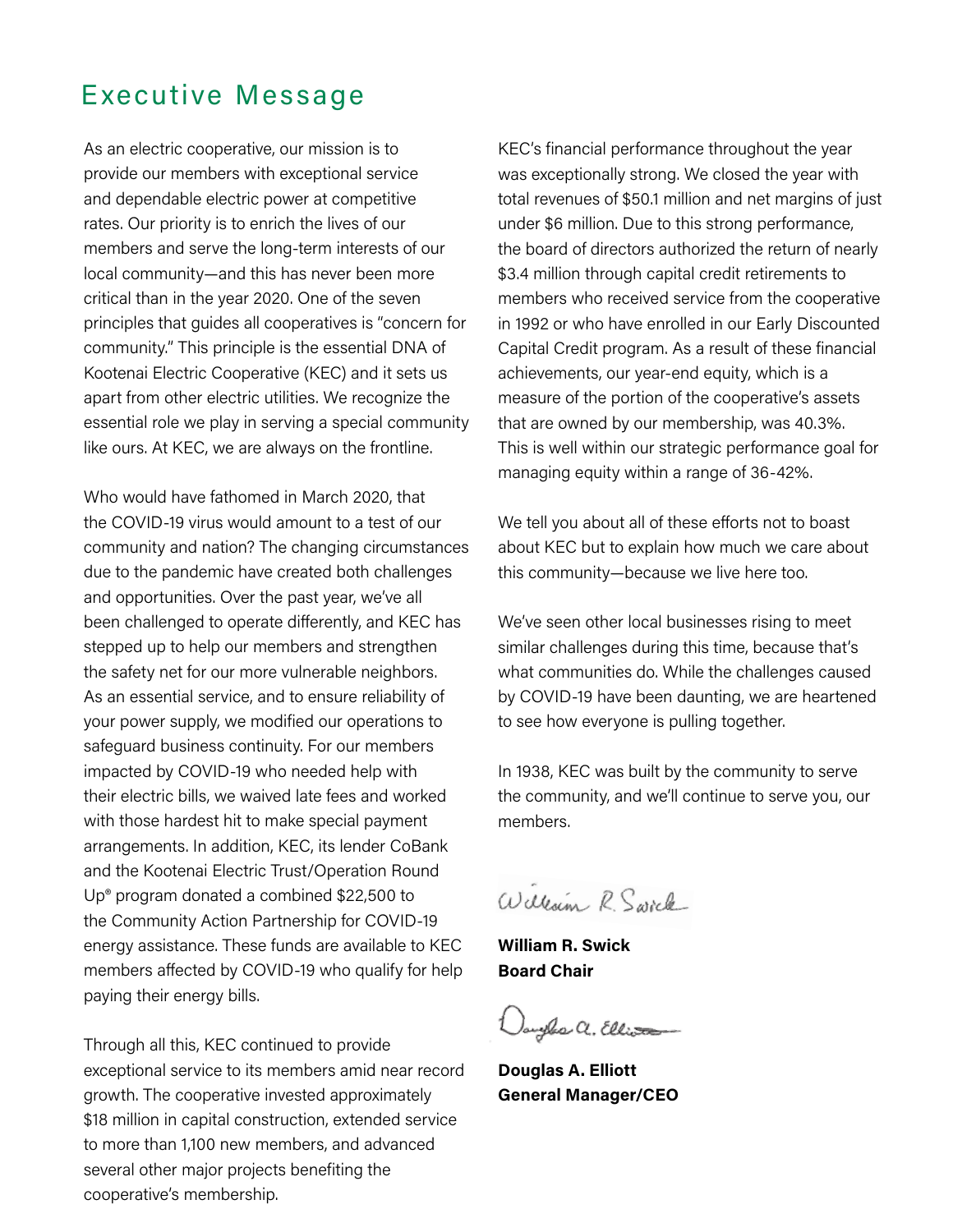# Board Of Directors And General Manager

The KEC Board of Directors determines policy and direction that allows KEC's management to carry out the day-to-day business and operations of the cooperative. The KEC Board is comprised of seven directors, five of whom represent a specific geographical district and two of whom represent the cooperative at-large.



**Bill Swick Chair** District Five



**Tim Meyer** Vice Chair District One



**Roger Tinkey Secretary** District At-Large



**Dave Bobbitt** Audit Committee Chair District Four



**Todd Hoffman** District Three



**Crystal Musselman** District At-Large



**Jim Robbins** District Two



**Doug Elliott** General Manager/CEO

**Our mission is to provide our members exceptional service and dependable electric power at competitive rates.**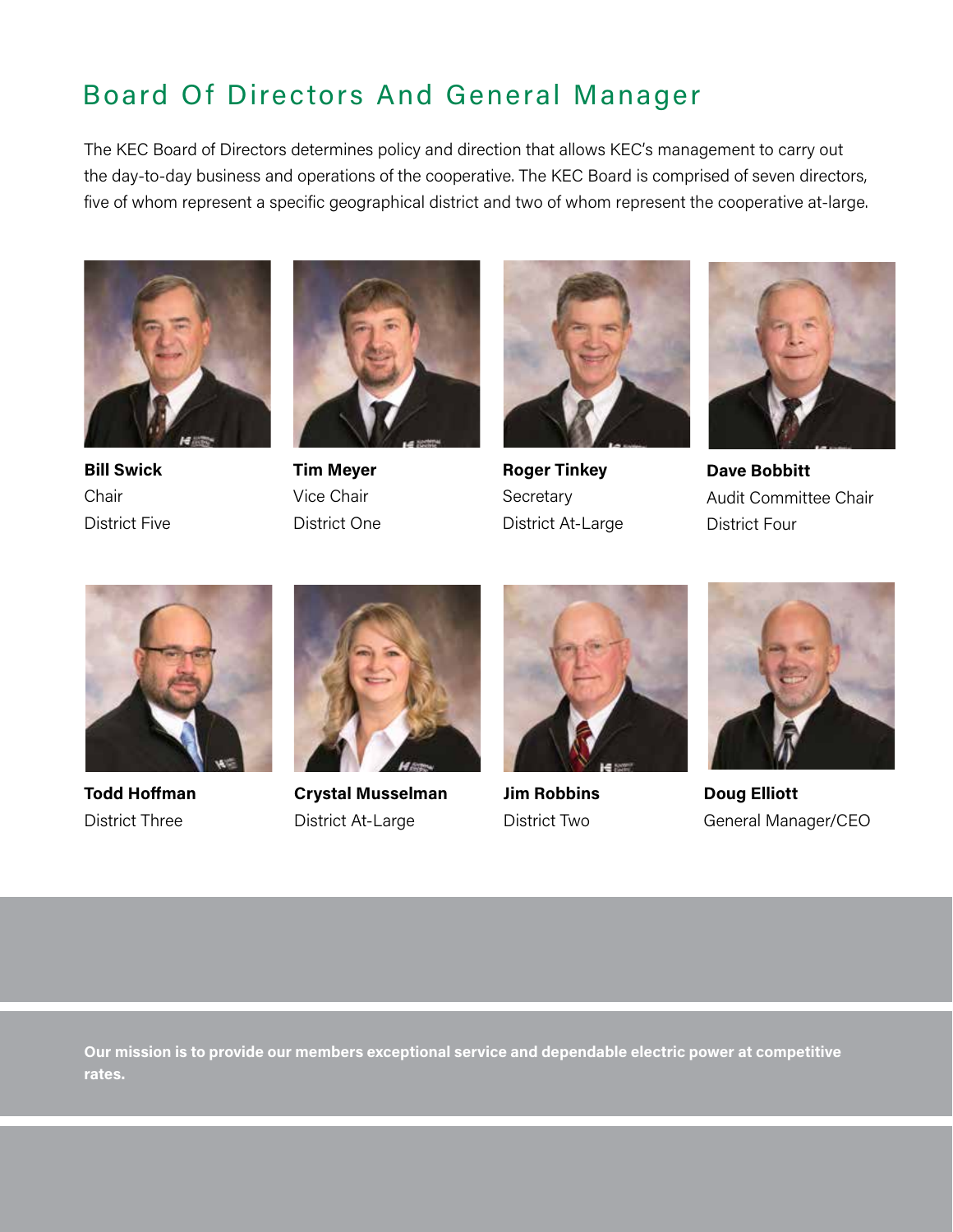## Year in Review

#### **Facilities Master Plan**

KEC completed a Facilities Master Plan to assess whether our current headquarters and the land it is constructed on could adequately serve the cooperative's long-term needs. From that study, it became evident that the construction of a new headquarters was in order. In turn, KEC negotiated and closed on the sale of our headquarters facility in Hayden to Kootenai County with a three-year lease back provision allowing the cooperative to continue to occupy it while our new headquarters is constructed. KEC also sold the property across the street from our headquarters building to a separate buyer with a similar leaseback arrangement. In December 2020, KEC made an offer on a piece of property near Rathdrum for our future headquarters. KEC closed on this purchase in March 2021. We anticipate construction commencing in spring 2022 and the new headquarters should be open for business by mid-2023.

#### **FEMA Mitigation Projects**

We completed the construction of the FEMA mitigation projects related to the 2015 wind and snowstorms and submitted the final reports required for reimbursement under the grant program. The completion of this work represents one of the most significant investments and improvements in systemwide reliability ever achieved by the cooperative.

Through these grants, the cooperative converted 51 miles of overhead line to 65 miles of underground line at a total capital cost of more than \$21 million of which our grant covers 75%.

#### **Other notable 2020 projects:**

KEC began operating under a new System Inspection and Maintenance program which includes all aspects of system operations from substation inspections to increased right-of-way management. This plan will help ensure our cooperative's infrastructure continues to be well maintained and service reliability continues to be enhanced.

FEMA announced that approximately \$400 million in federal grant funding would be competitively awarded to qualifying entities for disaster mitigation investments under its Building Resilient Infrastructure and Communities grant program. Grant applications were due by the end of 2020 with awards to be announced in the latter part of 2021. KEC submitted grant applications to place overhead lines underground in the following areas to improve reliability: Spirit Lake East, Farragut State Park/Naval Warfare Center, and Hayden Lake North and East. The grant would cover approximately 75% of the capital cost of construction.



**Matt Hull Service Lineman**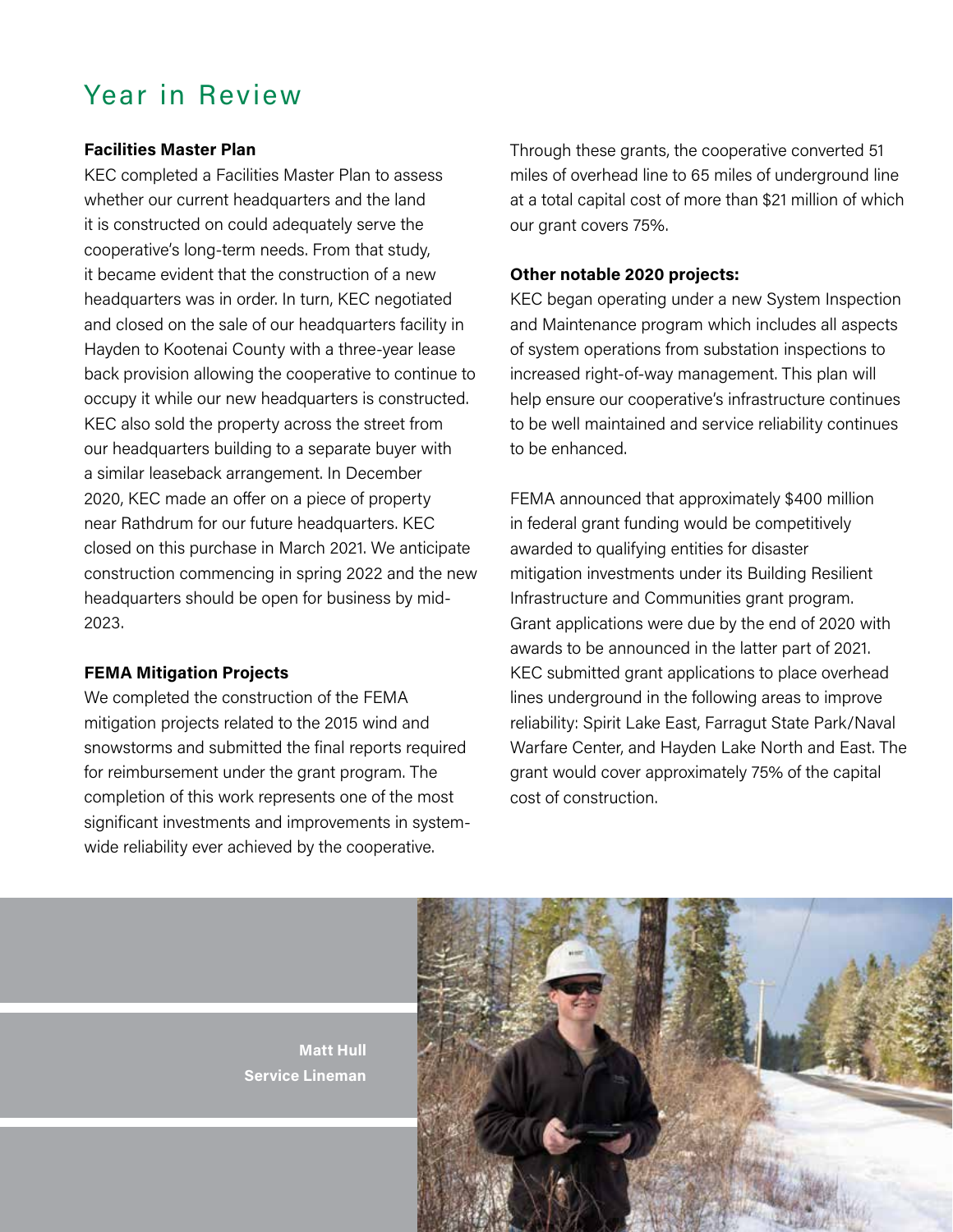## Management Discussion and Analysis

The discussion and analysis which follow are intended to provide our members an overview of KEC's financial activities for the year ended December 31, 2020. This information should be read in conjunction with the cooperative's audited financial statements and integral footnote disclosures. The financial presentation included in this report is summary information only, derived from the cooperative's audited financial statements. The cooperative's audited financial statements and footnote disclosures, including the auditor's opinion, are available for review at the cooperative's offices. For the year ended December 31, 2020, the annual audit was conducted by Eide Bailly, LLP. For the year ended December 31, 2019, the annual audit was conducted by Moss Adams, LLP.

KEC is a member-owned electric utility incorporated in 1938 to serve selected rural areas of North Idaho and Eastern Washington. The cooperative operates on a not-for-profit basis under the United States Internal Revenue Code and is governed by an independent seven-member elected board of directors.

Revenue increased in 2020 by \$1.3 million over the prior year for a total of \$50.1 million. The increase was largely driven by higher electric use due to an increase in member base. In addition, the cooperative recorded a gain on the sale of its headquarter facility of \$2.5 million, which is classified under "Nonoperating margins" in the Statements of Operations.

Power costs increased 3% in 2020 to a total of \$22.1 million, primarily due to the increase in the member base. Energy purchases from the Bonneville Power Administration comprise over 91% of the cooperative's power costs, with the balance attributable to the cost of operating KEC's Fighting Creek landfill gas project and contractual purchases from Northwest Energy Supply Cooperative.

The cost of providing electric service to our members, including the cooperative's operating expenses, depreciation, and interest costs, increased by 15% over the prior year. This increase was due to higher operations and maintenance costs associated with the right-of-way tree clearing program and stormcaused outages, as well as higher depreciation and interest expense resulting from new capital construction projects placed in service during 2020.

The cooperative's 2020 margins decreased by \$0.2 million or 3% from the prior year producing total margins of \$6.0 million. As a cooperative operating on a not-for-profit tax basis, it is important to understand that these are not profits but rather member patronage. In the normal course of time, the board of directors will allocate the cooperative's margins to each member's individual capital credit account following the cooperative's bylaws. The allocation of 2020 margins, once completed, along with the accumulated unpaid capital credits for all prior years, represents a member's investment in KEC.

Reed the

**Reed Christensen, CPA CFO/Vice President of Accounting, Finance & IT**

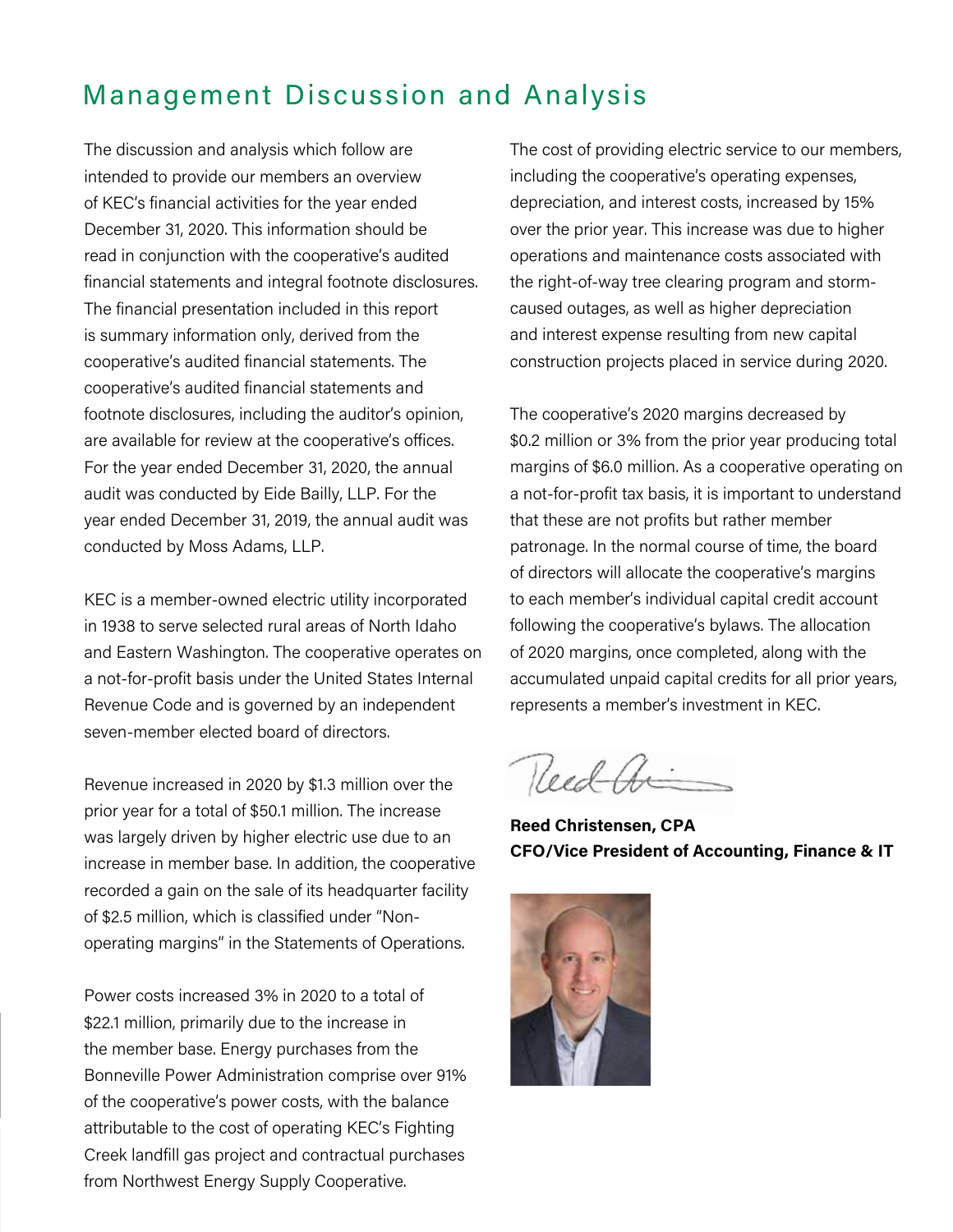# Financial Statements - Statements of Operations

|                                                   | 2020         | 2019         |
|---------------------------------------------------|--------------|--------------|
| <b>OPERATING REVENUE:</b>                         | \$50,062,009 | \$48,794,550 |
| <b>OPERATING EXPENSES:</b>                        |              |              |
| Cost of power                                     | 22,092,241   | 21,446,429   |
| Distribution expense-operations                   | 2,355,773    | 2,159,193    |
| Distribution expense-maintenance                  | 4,868,010    | 2,989,147    |
| Consumer accounts                                 | 1,362,067    | 1,017,954    |
| Sales expense                                     | 449,428      | 383,032      |
| Administration & general                          | 4,467,658    | 4,206,397    |
| Depreciation & amortization                       | 6,876,019    | 6,532,347    |
| Taxes                                             | 967,234      | 940,955      |
| Total operating expenses                          | 43,438,430   | 39,675,454   |
| Operating margins before interest expense         | 6,623,579    | 9,119,096    |
| Interest expense                                  | 4,194,210    | 3,959,791    |
| Net operating margins                             | 2,429,369    | 5,159,305    |
| <b>NON-OPERATING MARGINS:</b>                     |              |              |
| Interest income                                   | 32,642       | 36,830       |
| Patronage capital credits from other cooperatives | 729,081      | 698,070      |
| Gain on sale of electric plant                    | 2,483,576    | 45,270       |
| Other non-operating margins                       | 276,916      | 181,705      |
| Total non-operating margins                       | 3,522,215    | 961,875      |
| Net margins                                       | \$5,951,584  | \$6,121,180  |
| <b>COMPREHENSIVE INCOME (LOSS):</b>               |              |              |
| Net margins                                       | \$5,951,584  | \$6,121,180  |
| Other comprehensive income (loss)                 | (30, 744)    | (159, 530)   |
| Total comprehensive income                        | \$5,920,840  | \$5,961,650  |

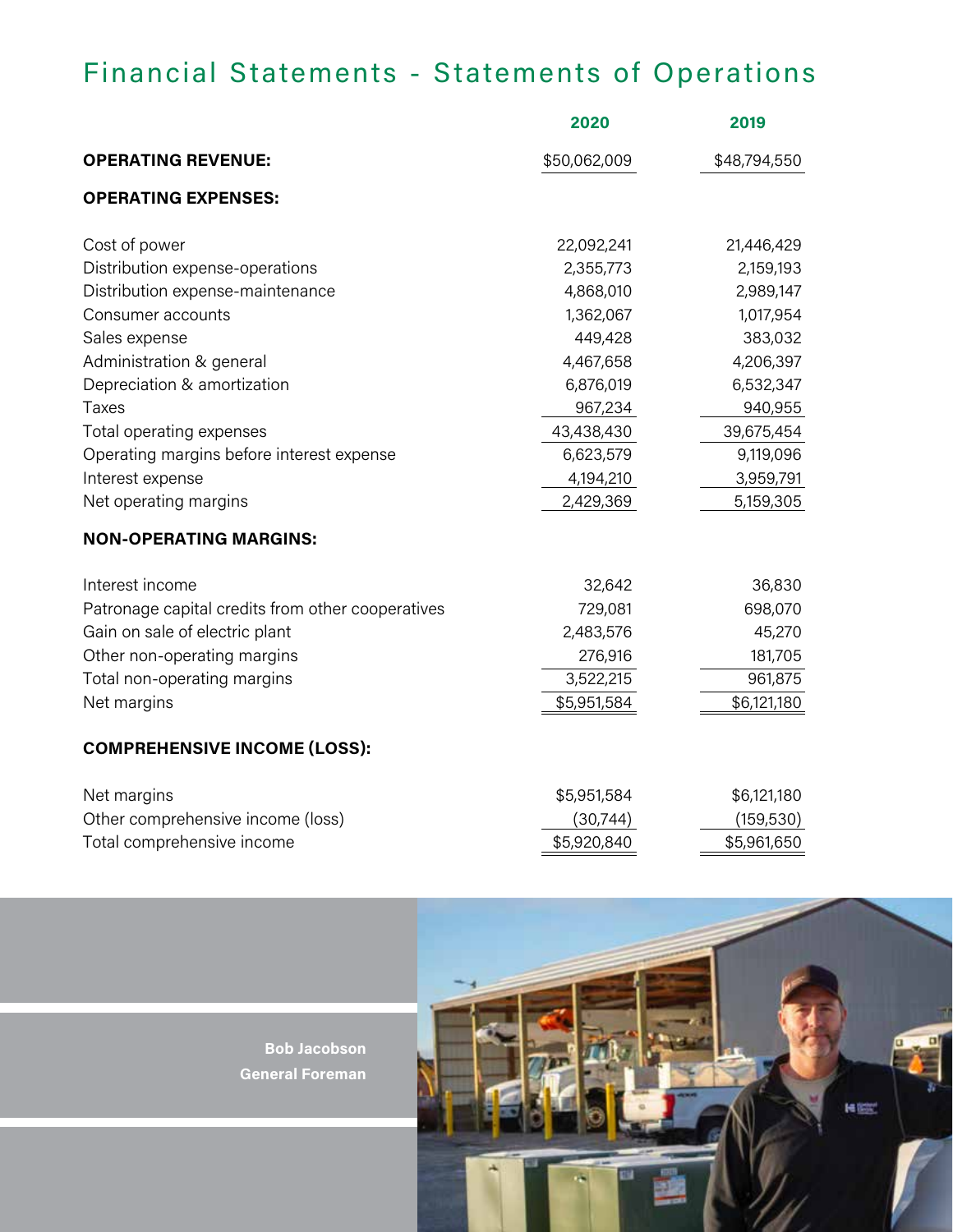## Financial Statements - Balance Sheets

| <b>ASSETS</b>                                          | 2020          | 2019          |
|--------------------------------------------------------|---------------|---------------|
| <b>NONCURRENT ASSETS:</b>                              |               |               |
| Net utility plant                                      | \$167,826,573 | \$163,075,991 |
| Investments                                            | 3,040,950     | 2,650,244     |
| Notes receivable                                       | 975,465       | 375,693       |
| Regulatory asset                                       | 106,499       | 123,539       |
| <b>Total noncurrent assets</b>                         | 171,949,487   | 166,225,467   |
| <b>CURRENT ASSETS:</b>                                 |               |               |
| Cash & cash equivalents                                | 122,409       | 686,342       |
| Accounts receivable, net                               | 5,734,424     | 5,556,901     |
| Materials & supplies                                   | 7,526,599     | 6,641,526     |
| Prepaid expenses and other                             | 1,191,428     | 498,903       |
| Total current assets                                   | 14,574,860    | 13,383,672    |
| Deferred charges                                       | 5,121,772     | 5,532,841     |
| <b>Total assets</b>                                    | \$191,646,119 | \$185,141,980 |
| <b>MEMBERS' EQUITY &amp; LIABILITIES</b>               |               |               |
| <b>MEMBERS' EQUITY:</b>                                |               |               |
| Patronage capital                                      | \$55,217,967  | \$53,572,596  |
| Accumulated other comprehensive income (loss)          | (192, 052)    | (161, 308)    |
| Other equities                                         | 22,283,524    | 19,160,523    |
| Total members' equity                                  | 77,309,439    | 72,571,811    |
| <b>NONCURRENT LIABILITIES:</b>                         |               |               |
| Long-term debt, less current maturities                | 95,049,973    | 94,708,954    |
| Postretirement benefit obligation, due after one year  | 2,511,329     | 2,651,556     |
| Asset retirement obligation                            | 173,000       | 173,000       |
| Other retirement benefits                              | 403,591       | 253,565       |
| <b>Total noncurrent liabilities</b>                    | 98,137,893    | 97,787,075    |
| <b>CURRENT LIABILITIES:</b>                            |               |               |
| Current maturities of long-term debt                   | 4,458,982     | 4,284,975     |
| Postretirement benefit obligation, due within one year | 252,002       | 256,501       |
| Payment Protection Plan (PPP) note payable             | 2,147,243     |               |
| Accounts payable                                       | 3,514,253     | 5,002,500     |
| Other current liabilities                              | 5,826,307     | 5,239,118     |
| <b>Total current liabilities</b>                       | 16,198,787    | 14,783,094    |
| <b>Total liabilities</b>                               | 114,336,680   | 112,570,169   |
| Total members' equity & liabilities                    | \$191,646,119 | \$185,141,980 |